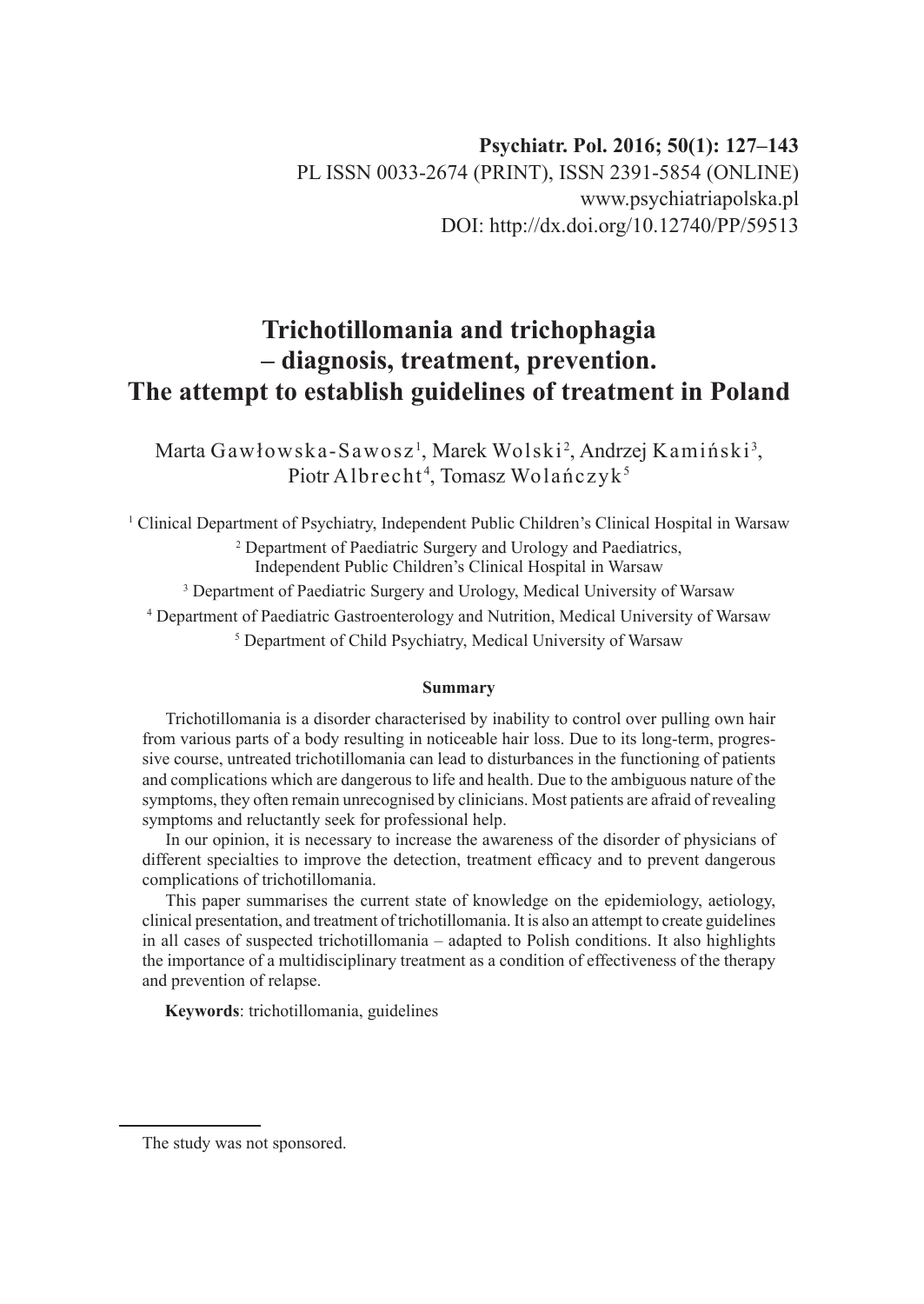#### **Introduction**

Trichotillomania is a disorder characterised by inability to control over pulling one's own hair from various parts of a body resulting in noticeable hair loss. One of the diagnosis criteria are attempts to reduce the severity of the behaviour – often with time limited effectiveness. Usually hair pulling is preceded by mounting tension and consequently brings relief or gratification [1].

Often – except of pulling hair – the disorder is associated with the presence of repetitive hair rituals, such as their biting, chewing, swallowing or playing with them. Although the problem affects the hairy parts of the head predominatingly (75%), some patients pull hair from other parts of the body – such as the eyebrows (42%), eyelashes (53%), chin (10%), pubic region (17%). Typically, patients pull hair from more than one area of the body [2]. Alopecia caused by trichotillomania has different severity – from unobtrusive (pulling single hair from small areas) to significant (massive, visible defects of the head or body hair).

Trichotillomania is rare as the isolated disorder. Often it is a part of broader spectrum of Body-Focused Repetitive Behaviour (BFRB) – involving repetitive autostimulatory activities such as pulling, tearing, biting and/or scratching hair, skin or nails, resulting in body injuries [3]. It estimates that 5 to 20% of trichotillomania cases are accompanied by trichophagia – associated with compulsive or impulsive eating of parts (tips, roots), or the whole (bunches) of hair [2, 4, 5]. In extreme cases – mainly in children and patients with associated psychiatric diagnoses – the ones may also eat hair of other people, animals or hair found in the environment.

The untreated disorder leads to deterioration in social, occupational and other areas of patient functioning. Long-term complications may result in deterioration of general health, and – sometimes – the need for surgical intervention [1]. For proper diagnosis it is necessary to exclude other somatic conditions (e.g. dermatological diseases), or other psychiatric disorders (e.g. dysmorphophobia, delusional disorder), which could explain progressive hair loss.

Despite its relatively high prevalence [6, 7] and potentially serious health and socio-economical complications of the disease, researchers' interest in this issue is low. Approximately 30–40 works on trichotillomania are introduced to PubMed database per year. Of this number, original works dedicated to the diagnosis and/or treatment represent less than a half, the rest of them are mainly review papers and case studies.

Polish publications in this field are limited to a single original papers or case reports (since 2000 there were only three original works on trichotillomania introduced to the PubMed database) [8–10].

The only meta-analysis on the effectiveness of available forms of trichotillomania therapy from 2007 does not include all available treatment methods of the disorder [11]. Few publications on the disorder and insufficient knowledge about trichotillomania among doctors of various specialties, in our opinion, justify taking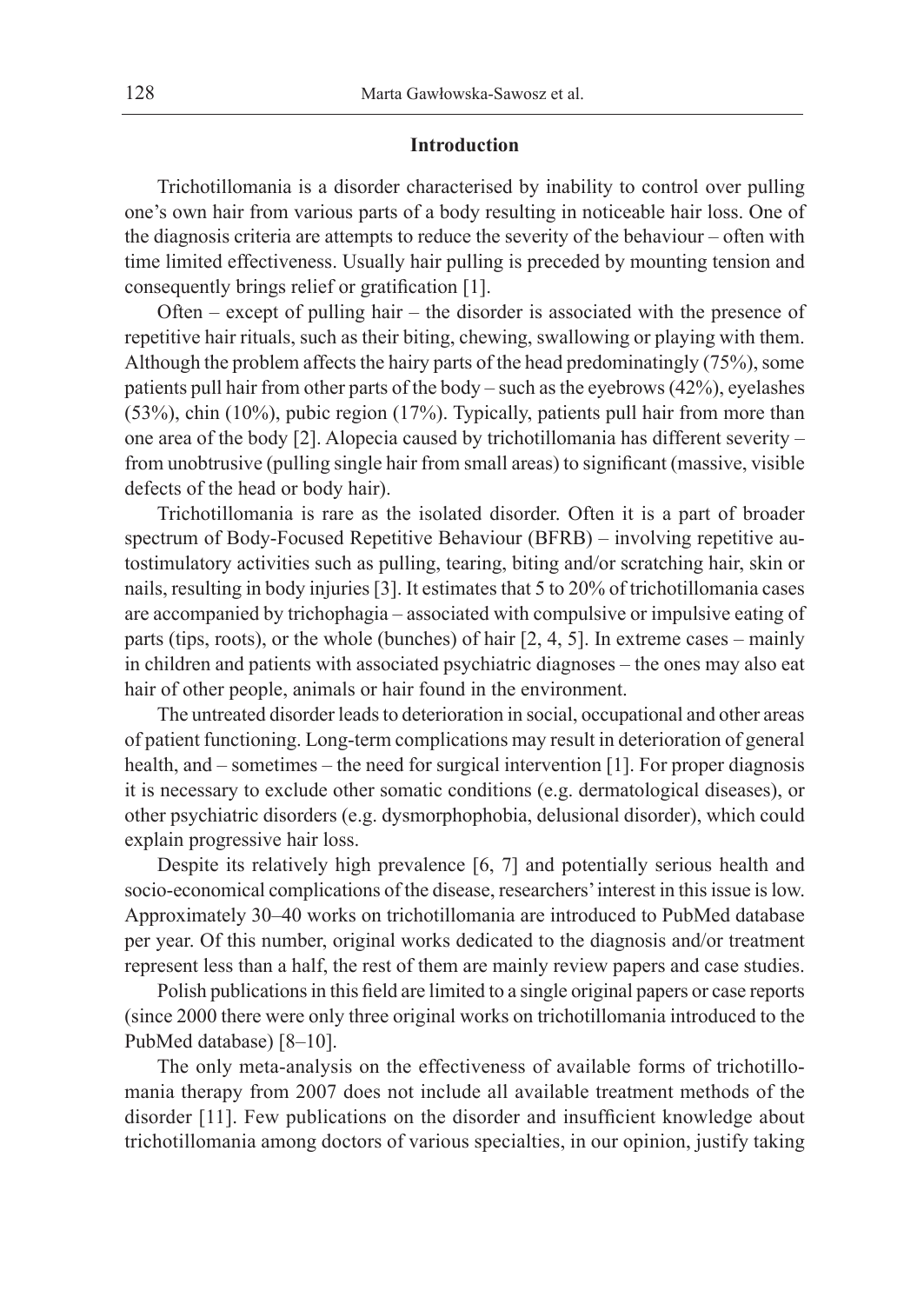of this subject in this paper. An effort of a multidisciplinary team of authors was also to establish the guidelines for the management of trichotillomania – adapted to the Polish health care.

### **Epidemiology**

It is difficult to assess the prevalence of this phenomenon – because of the reluctance to disclose the problem by patients, diagnostic difficulties and imprecise diagnostic criteria. Assuming strict diagnostic criteria for DSM-5 (including sense of growing tension preceding hair pulling) its prevalence is estimated at 0.6%. Considering cases of disorders that do not meet all the necessary criteria, however, still causing a noticeable hair loss, discomfort and patients' dysfunctions in the environment, the frequency of the phenomenon is estimated at 1.5% of men and 3.4% of women. These data probably better reflect the scale of the phenomenon [7]. An anonymous questionnaire survey conducted in the US population estimated the incidence of the trichotillomania-type behaviour at a level of more than 6% [6].

There is a lack of epidemiological studies large enough to assess the disorder prevalence in the paediatric population. It is, however, emphasised, that it occurs in this age group much more frequently than in adults [12]. There are no Polish data on a scale of disorder prevalence. Indirectly, it can be inferred on the basis of a number of patients under dermatological care. Approximately 11% of Polish dermatologists have regular contact with patients from this group and 68% met them throughout their career [10]. There are no statistics describing patients remaining under psychiatric care. A bimodal distribution of disease is suggested – with the "peaks" in periods of early childhood and adolescence. Incidence peaks occur at the age of 4 and 17 years and the medium age of the symptoms disclosure is between 11 and 13 years [12, 13]. It is believed that the earlier onset of symptoms is usually associated with a milder course and a better prognosis, later one – often with more severe symptoms, treatment resistance and morbidity [14].

Most researches confirm that the disorder is more common in women [6, 7, 13]. The imbalance increases with age and it is estimated that in adults the ratio is up even to approximately 10:1 [1]. Some researchers believe, however, that the gender imbalance of disorder prevalence is not so high – only the frequency of disorder disclosure among male patients differs. It is assumed that it is easier for men to conceal the presence of the problem (e.g. by shaving areas affected by disorder) as well as less spontaneously seek for an expert guidance.

The vast majority of patients with trichotillomania meet the criteria for at least one independent axis I diagnosis of DSM [2, 13]. Most often, the comorbidity include depressive disorders (37%–65%), anxiety disorders (55–60%), addiction (over 30%) and eating disorders [2]. Such a high and varied comorbidity is the starting point for an exploration of the trichotillomania aetiology.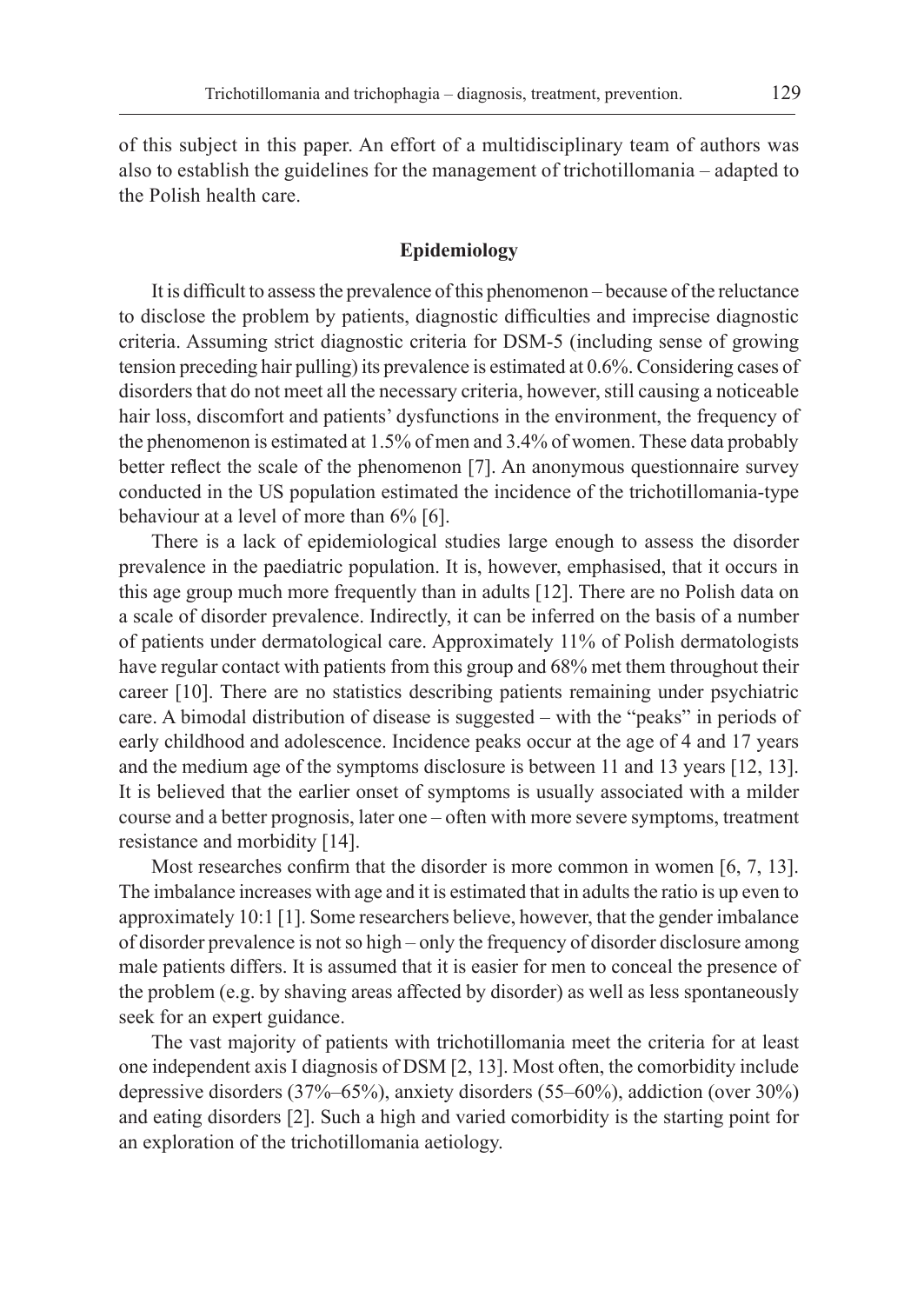#### **Aetiology**

In trichotillomania aetiology, the genetic, environmental and temperamental factors are distinguished. High prevalence compatibility among monozygotic twins, estimated at approximately 38%, accounts for genetic background [15]. There are also positive results of molecular studies which confirm the presence of mutations in genes involved in neurodevelopmental processes or synaptic functions [16]. Neuroimaging studies indicate changes in gray matter density in striatal, hippocampus and andamygdala regions [16].

The studies indirectly confirm the complexity of neurotransmission impairment, including malfunction of serotonergic, dopaminergic, glutamatergic systems [14].

Attempts of psychological explanation of the phenomena include emotional regulation mechanisms – with emotional tension among others. That makes understanding of trichotillomania mechanisms similar to those observed in obsessive-compulsive disorders [17, 18]. Another hypothesis takes into account an autostimulation mechanism, which is more common in form of a disease with more automated nature of symptoms [16]. Trichotillomania symptoms may also be understood as a response to stressors. However, the lack of overt pathology in the patient's environment does not exclude the likelihood of developing symptoms. Currently used diagnostic systems (DSM-5 and ICD-10) classify trichotillomania as the impulse control disorder – emphasising its relationship to obsessive-compulsive cluster. However, there are insufficient empirical data to confirm this relationship. There are several alternative hypotheses – each of them partly explains clinical picture, course and response to treatment of trichotillomania.

### Trichotillomania as an OCD spectrum disorder

Aetiological relatedness for these two disorders is supported by: overlapping and similar comorbidity, family occurrence of spectrum disorders and response to treatment [18]. Both trichotillomania and OCD are characterised by repetitive, purposeful behaviours, causing discomfort or dysfunction. Similarly to OCD – in trichotillomania behaviour (hair pulling) is often preceded by a sense of growing tension that is released through behaviour. In neuroimaging scans similar changes in patients with trichotillomania, Tourette syndrome and OCD are being described [17]. Linking of these two disorders is reflected in drug trials with serotonin reuptake inhibitors (SSRIs) as the primary therapeutic strategy. Unfortunately, the existing research results on effectiveness of this type of treatment are ambiguous – most research evaluate it as inadequate [19]. Different biological background is also confirmed by clinical observations: no obsessive thoughts prior to behaviour, a frequent gratification (instead of reduction of tension and anxiety) after performing an action, constant time-invariant image of rituals, a significant female predominance among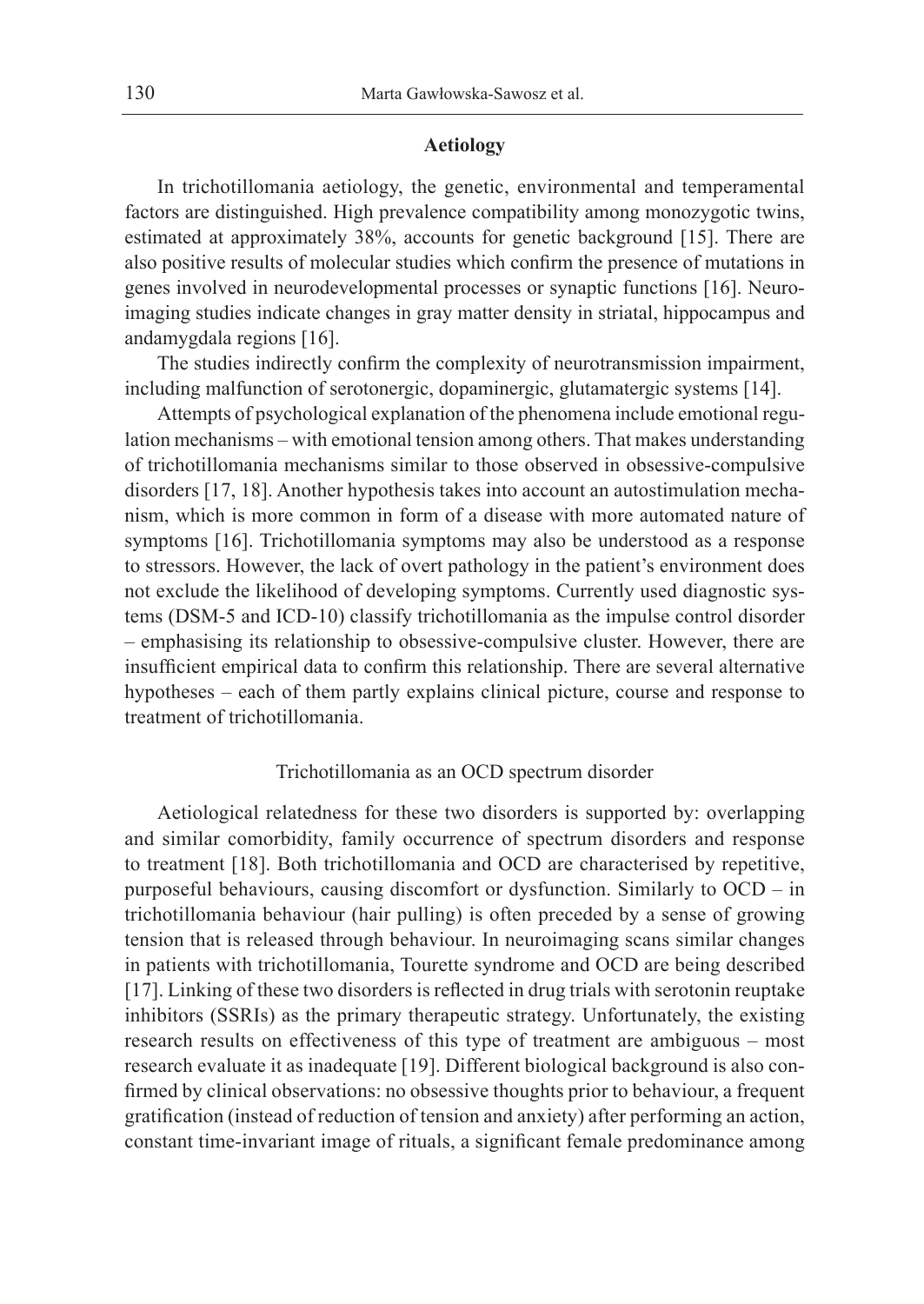those affected by the disorder, the beginning of the disorder often in adolescence [20]. Clinical differences between these two patient groups are also confirmed by rarely observed symptoms other from the OCD spectrum (an isolated symptom), anxiety disorders and mood disorders in trichotillomania patients. Comparing to OCD patients – experienced sexual violence and non-adaptive cognitive schemas are less likely to be revealed among trichotillomania patients, more often – a greater need to novelty-seeking is present [20].

Trichotillomania as a behaviourally conditioned disorder (habit)

An alternative explanation for trichotillomania symptoms is recognising them as a habit, which has been developed during a learning process. They may also be understood as a trained stress coping strategy – using behaviours regulating an emotional tension [14]. The main evidences in favour of this theory are the results of studies demonstrating the efficacy of behavioural therapy in the treatment of trichotillomania. Habit reversal training, comprising three basic modules (mindfulness training, competing response training, environment support), is one of the most effective therapeutic strategies [20].

> Trichotillomania as an addiction spectrum disorder – the theory of positive reinforcement

The backgrounds for this hypothesis are clinical similarities of these two groups of disorders, including: repetitive or compulsive patient's involvement in the activity – despite of awareness of its negative consequences, reduced control over problematic behaviour, increasing urge for an action prior to pulling out the hair and gratification during or after the activity. Feeling of pleasure associated with hair pulling is a basic differentiator between the trichotillomania and obsessive-compulsive spectrum disorder and the main argument for its affinity with the addiction spectrum disorder [21]. This hypothesis is strengthened by encouraging results on the effectiveness of a treatment with agents modifying dopaminergic transmission. Among others, studies using bupropion [22] and naltrexone [23] have provided positive results.

## Dopamine theory

Poor efficacy of serotonergic drugs in trichotillomania treatment suggests possible involvement of other neurotransmitting pathways in development and maintenance of the symptoms. Preliminary studies on the effectiveness of antipsychotics (quetiapine, olanzapine, aripiprazole) – both in monotherapy as weel as in combined therapy with SSRIs – support involvement of dopaminergic pathways [24–26].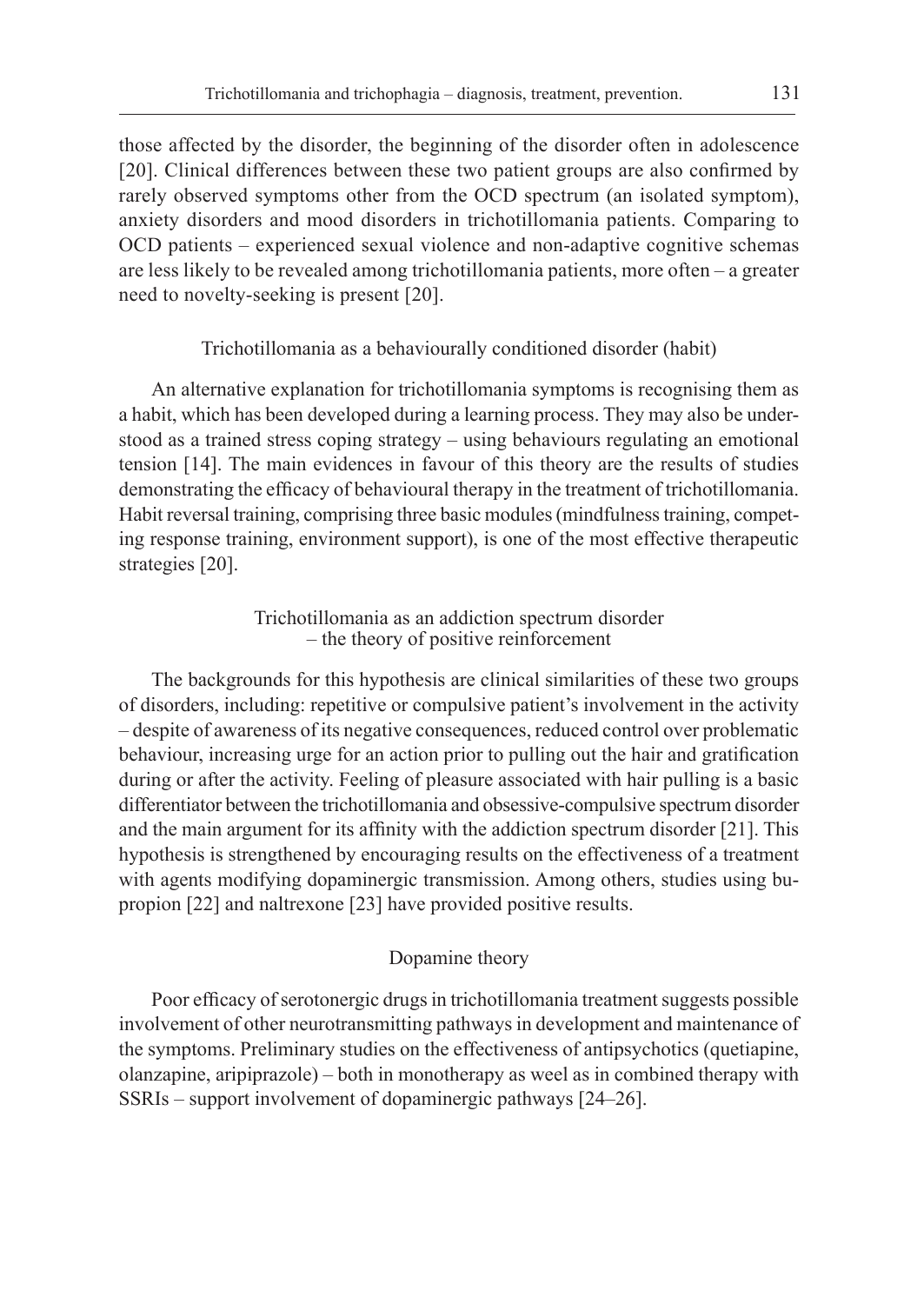#### Other hypotheses and indirect evidence

Indirect evidence for a different or more complex biological background of trichotillomania than OC spectrum disorders comes from research on the effectiveness of agents affecting a different action mode than inhibition of monoamine uptake. The positive effects were recorded after the treatment with, inter alia, topiramate [27], lamotrigine [28], oxcarbazepine [29], N-acetylcysteine [30].

Regardless of proposed explanations of aetiology of the disorder – there are three main subtypes – with different clinical presentation and prognosis [14]:

- 1. Early onset in which the disorder develops before the age of 8. It is considered to be the mildest form of the disorder. The majority of patients are not covered by the medical care because of the often self-limiting nature of the disorder.
- 2. Automatic in which the symptoms are usually nonconscious and occur mostly when patients are engaged in various activities, such as reading, watching TV, listening to the radio, driving a car. Comprises about 75% of all cases.
- 3. Concentrated where patients concentrate on activities related to pulling out/ playing with hair. This subtype is most pronounced by pre-existing tension prior to the action and the subsequent relief/gratification as well as intense thoughts about (pulling) hair. Clinical picture is more similar to OCD – there is also greater efficacy of SSRIs [20].

### **Clinical presentation and course**

The diagnosis of the disorder is not easy. Patients rarely seek for psychological or psychiatric help spontaneously and even if they do, they often deny the problem during a routine medical interview. In this situation, an unquestionable diagnosis can be made only on the basis of the result of gastroscopy or – in severe cases – during laparotomy. However, despite the difficulties, there is a series of symptoms that may suggest the diagnosis of trichotillomania and should be considered in the differential diagnosis.

Psychological characteristic of the patient includes: feeling of unattractiveness, dissatisfaction with the appearance of their own body, accompanied by a feeling of shame, embarrassment, and low self-esteem. Many patients have difficulties in functioning in social roles, actively avoid or withdraw from everyday activities, especially related to being exposed to public view. Some patients cope in social roles to a limited extent, still reporting the sense of isolation, loneliness, alienation. Very often patients suffer from co-morbid psychiatric disorders (82%) and problems associated with abuse of alcohol and other psychoactive substances [2, 13].

"Warning signs", which should draw a clinician's attention – regardless of his/her specialisation – are listed below:

a. Loss of scalp hair or reported problems with hair loss – usually accompanied by attempts to camouflage symptom with hairstyle, wigs, scarves, makeup, etc.;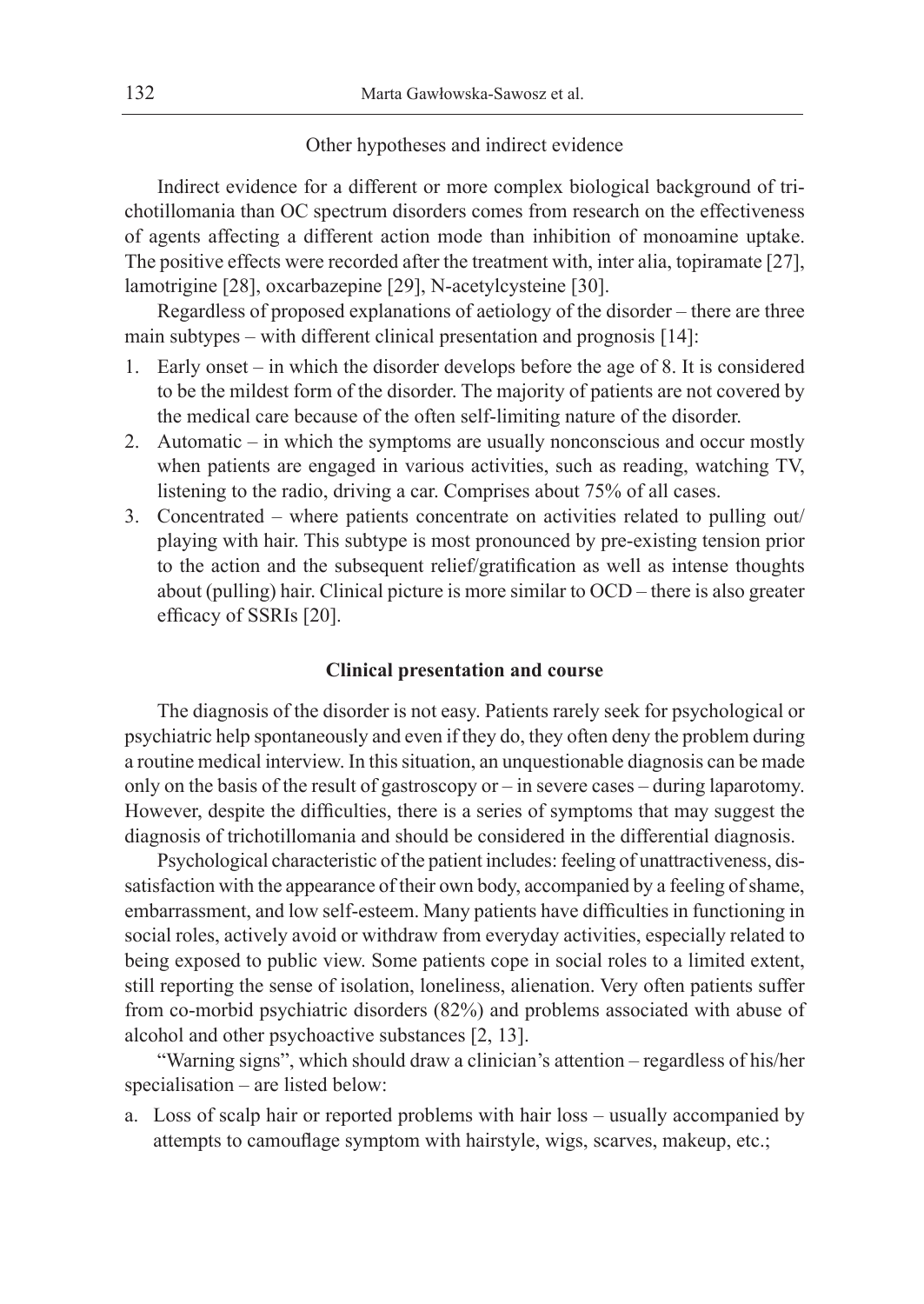- b. Loss of hair in other regions of the body: eyebrows, eyelashes, pubic hair, beard, armpits, chest, legs – often masked with a makeup, costumes, or other appropriate means;
- c. Sometimes accompanying changes in glabrous skin (scrapes, wounds, inflamed areas of the skin) – as a result of regular irritation of these areas;
- d. Observed behaviour of hair pulling and/or plucking during daily activities or sleep (reported by caregivers);
- e. Abnormal behaviour or appearance of the patient including, unwarranted by other circumstances, wearing hats, scarves, wigs, heavy eye makeup, extravagant spectacles;
- f. Avoiding adverse weather conditions or activities associated with exposure to wind/ water (swimming pool, sports activities);
- g. Deterioration in school or vocational functioning, or a change in the patient's model of social behaviour – for which it is difficult to find a clear reason.

Unspecific general symptoms reported by some patients include: weakness, increased fatigue, discomfort in a chest, dizziness, fainting. Symptoms of a gastrointestinal tract – usually in cases where a trichobezoar is present – include abdominal pain, nausea, vomiting, recurrent diarrhoea or constipation, weight loss (with or without loss of appetite) or lack of expected weight gain during growth period.

Trichobezoar occurs in approximately 30% of trichophagia cases [5], more frequently in children and adolescents. In these cases, physical examination of a stomach usually reveals a tumour in the abdomen. Patients can seek help due to associated gastrointestinal disorders: gastritis, stomach or duodenal ulcers, pancreatitis, proteinlosing enteropathy.

Some abnormalities may be present in the additional tests – including: sideropenic anaemia (associated with impaired iron absorption), megaloblastosis (vitamin  $B_{12}$ deficiency), or – not always present – leukocytosis. All of which cannot be explained by other causes [9, 31, 32].

Sometimes the first reasons for searching for medical help are only disease complications requiring immediate surgery. Most frequently, patients present with symptoms of peritonitis, mechanical obstruction, gastrointestinal tract perforation or bowel wall intussusception [31, 33, 34]. Less often patients report congestive jaundice – resulting from blockage of the bile ducts by fragments or the trichobezoar (Rapunzel syndrome) or – developing secondary to gallstones – acute necrotising pancreatitis [33]. Typically, diagnostic difficulties are being resolved using diagnostic imaging of the abdomen or – in severe cases – scout abdominal laparotomy [31–33]. Available imaging methods have limitations arising from research technique itself or its complications. Radiography allows only confirming the presence of obstacles in the gastrointestinal tract. However, insufficient sensitivity makes usefulness of this technique in the diagnosis of the trichobezoar limited. The use of a contrast radiography increases diagnostic capa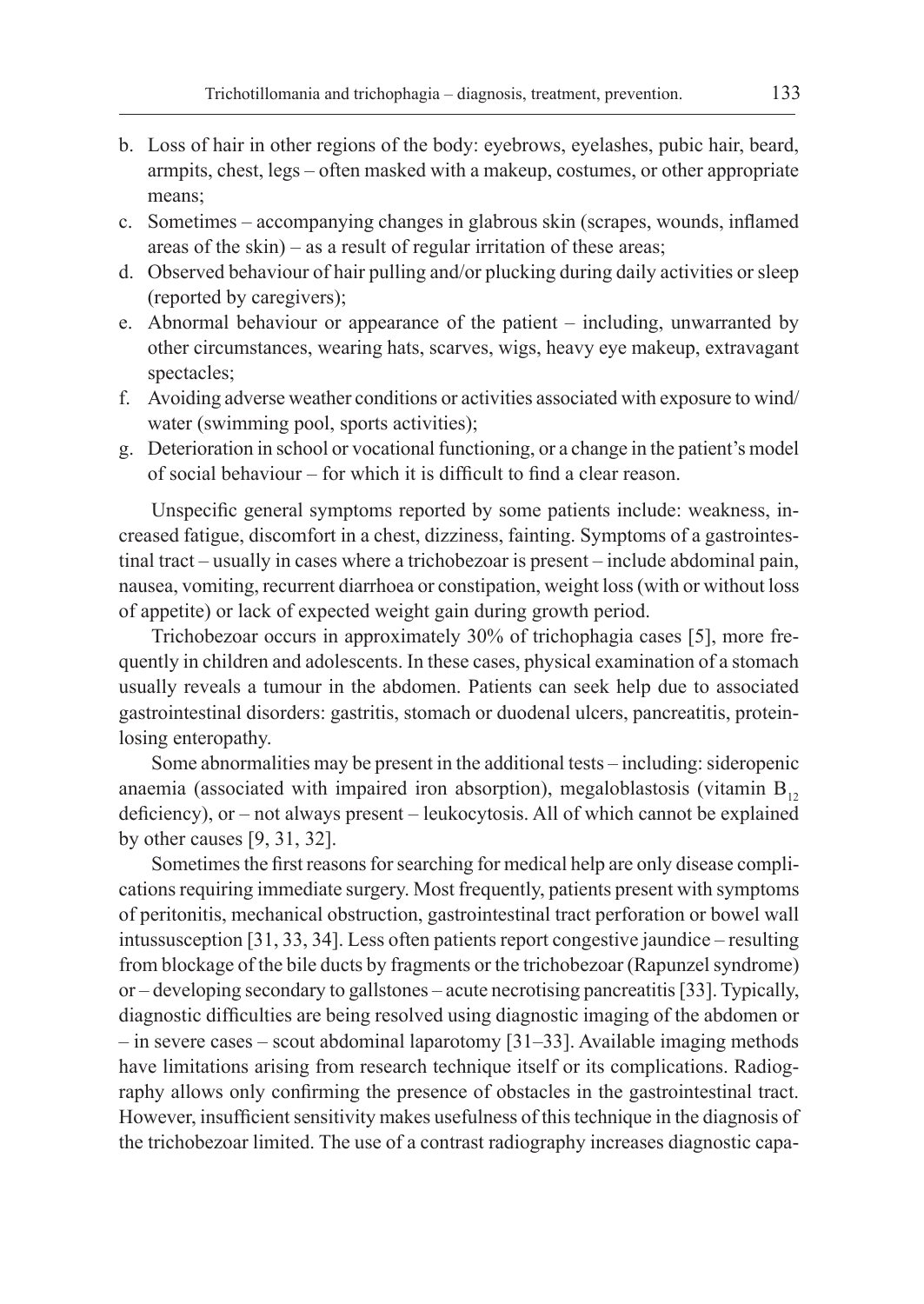bilities – but this is not a standard procedure in Poland [9, 32, 34, 35]. In a suspected obstruction in the gastrointestinal tract a computed tomography with contrast is used much more often [9, 32, 35]. An available and cheap abdominal ultrasound imaging is of limited importance in the diagnostics of trichobezoars [9, 35].

The ultrasound images, CT or MRI – repeatedly fails to clearly determine the nature of the foreign object found in the digestive tract. The use of MRI in Poland is limited due to the test cost. The definitive diagnosis of a trichobezoar is often determined intraoperatively.

In acute conditions, relatively simple and accessible abdominal CT allows for accurate diagnosis in approximately 97% of the trichobezoar cases [32]. Next to contrast radiography, CT is the most commonly used diagnostic method in cases of a suspected trichobezoar [9, 35]. However, limitation of this method for routine application to monitor patients who underwent surgery due to trichobezoar, for recurrence of the trichophagia symptom, is the size of irradiation during the test. This makes it difficult to apply this method as a standard, particularly among paediatric patients (e.g. due to a significant increase in the risk of developing cancer) [36].

The only specific enough diagnostic technique, which allows for an accurate estimation of the size and composition of the embolic material, is gastroscopy [9, 31, 33, 35].

#### **Treatment and relapse prevention of trichotillomania**

#### Psychotherapy

In any case of trichotillomania, the primary and the initial stage of the treatment should be psychoeducation – adapted to the age and intellectual capacity of the patient. In children and adolescents psychoeducation should be addressed to family members, and in some cases, members of the immediate environment, who should be involved in the treatment process [3]. Part of the treatment may also be involvement of the patient or the family member to participate in a support group. Unfortunately, the availability of this method in Poland is very limited. For youth patients, some help may be accessible via international forums for trichotillomania patients.

Psychotherapy is currently a standard treatment for trichotillomania. The method of choice is cognitive-behavioural therapy (CBT), whose efficacy has been demonstrated in several independent studies [37–39] and which forms the basis for the guidelines established by a group of experts from the Trichotillomania Learning Centre [3]. Studies have shown the effectiveness of a habit-reversal training (HRT) as a method limiting the intensity and frequency of behaviours associated with trichotillomania [3, 40]. A key element of the therapy is competing response training – involving patient in a motor activity that prevents the implementation of the motor pattern involved in pulling/eating hair. Other HRT elements used in the treatment of trichotillomania are: self-observation, mindfulness, impulse control techniques and – supportively – relaxa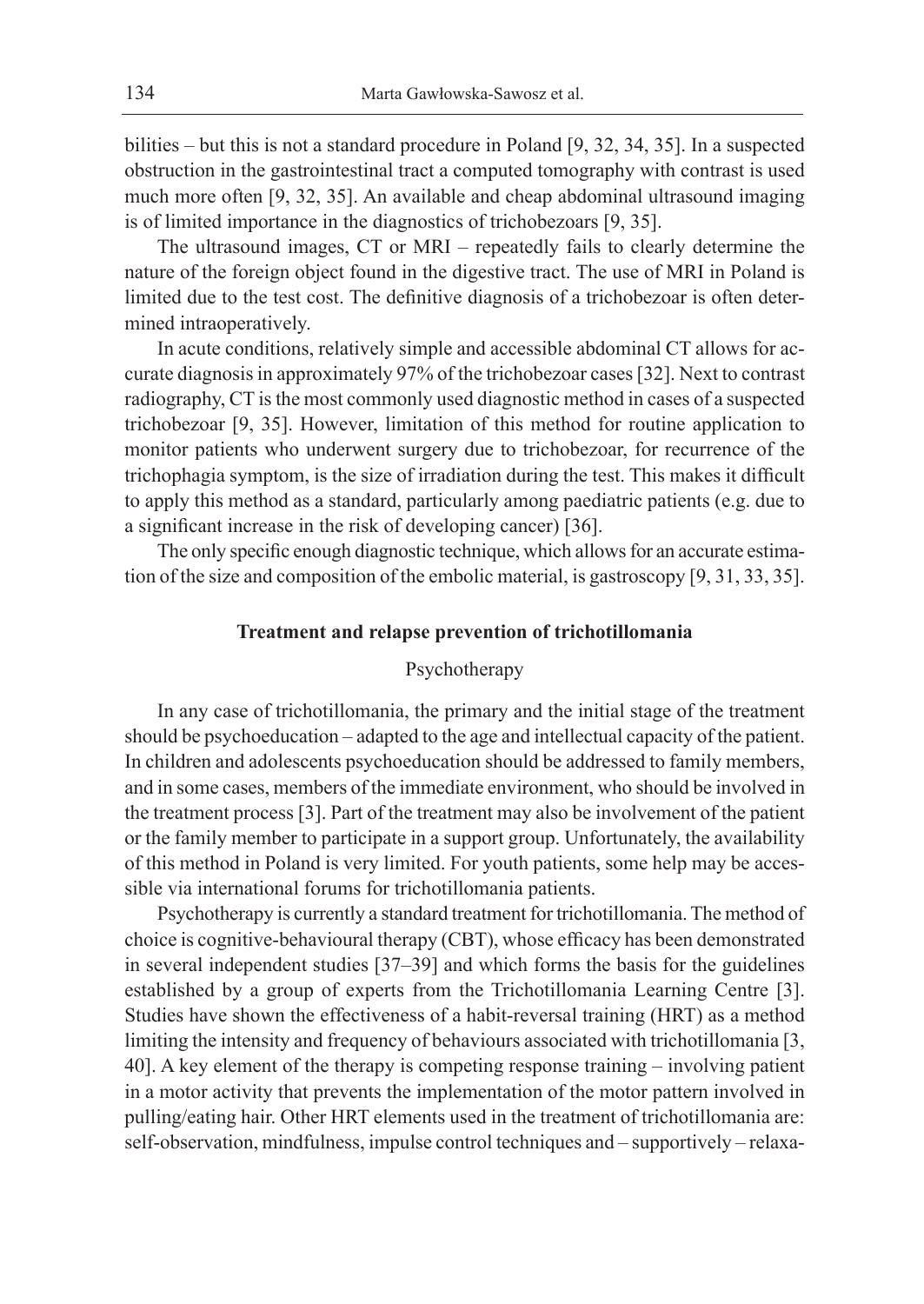tion techniques and social support. Results of randomised control studies confirm the effectiveness of behavioural interventions, exceeding the available pharmacotherapy. It has been shown that behavioural techniques surpass the use of clomipramine [39]. Similar results were obtained in a study of fluoxetine, indicators of improvement in the group treated with CBT and receiving SSRIs were 64% and 9% respectively [37]. Behavioural techniques have proved efficacy in reducing symptoms of both trichotillomania and accompanying anxiety and depression – what may partially explain the long-term response to the treatment. In Woods et al. the treatment efficacy was maintained in three-month period of the follow-up [38]. Some studies confirm the efficacy of the CBT in paediatric population [41, 42]. In Tolin et al. response to the treatment was 77% (assessed by CGI-I), and most of participants maintained remission 6 months after completion of the therapy [42].

In the study on the effectiveness of various forms of therapeutic interventions it is increasingly emphasised that the effectiveness of therapeutic techniques can be affected by the dominant style of pulling out hair. In automatic style, where motor activity takes place largely outside the patient's consciousness, hair-pulling is often preceded by a tactile stimuli (touching, playing with hair). In these cases, the effectiveness of behavioural techniques (including awareness training, stimulus control, competitive response training) appears to be higher than in the concentrated style. In the latter case, usually there is a higher share of the preceding emotional and/or cognitive stimuli and CBT cognitive techniques (offered by, among others, dialectical behaviour therapy and acceptance and commitment therapy) may occur more effective [38, 43].

So far, there are no studies evaluating the effectiveness of other psychotherapy modalities in trichotillomania treatment. In the treatment of children and adolescents the legitimacy of family involvement in a therapy is indicated [3]. However, there are no clear guidelines suggesting systemic therapy as a treatment strategy.

Individual descriptions confirm the effectiveness of, among others, self-monitoring tools [44] or the use of hypnosis [45].

## Pharmacotherapy

Most reports concern the use of SSRIs as a method of choice or as a method complementary to psychotherapy. The potential benefits of pharmacological treatment with antidepressants and anxiolytics may result from alleviating symptoms of associated mental disorders. Hence the decision on implementation of pharmacotherapy may be beneficial in most cases [2]. However, there is insufficient empirical data to support the efficacy of this class of drugs in reducing the intensity of pulling/swallowing hair [46–50]. The efficacy of the combination therapy  $(CBT + \text{setraline})$  was shown to be superior to both methods used separately [51]. This result was most likely conditioned by the favourable impact of serotonergic drugs for comorbid symptoms of anxiety and/or depression.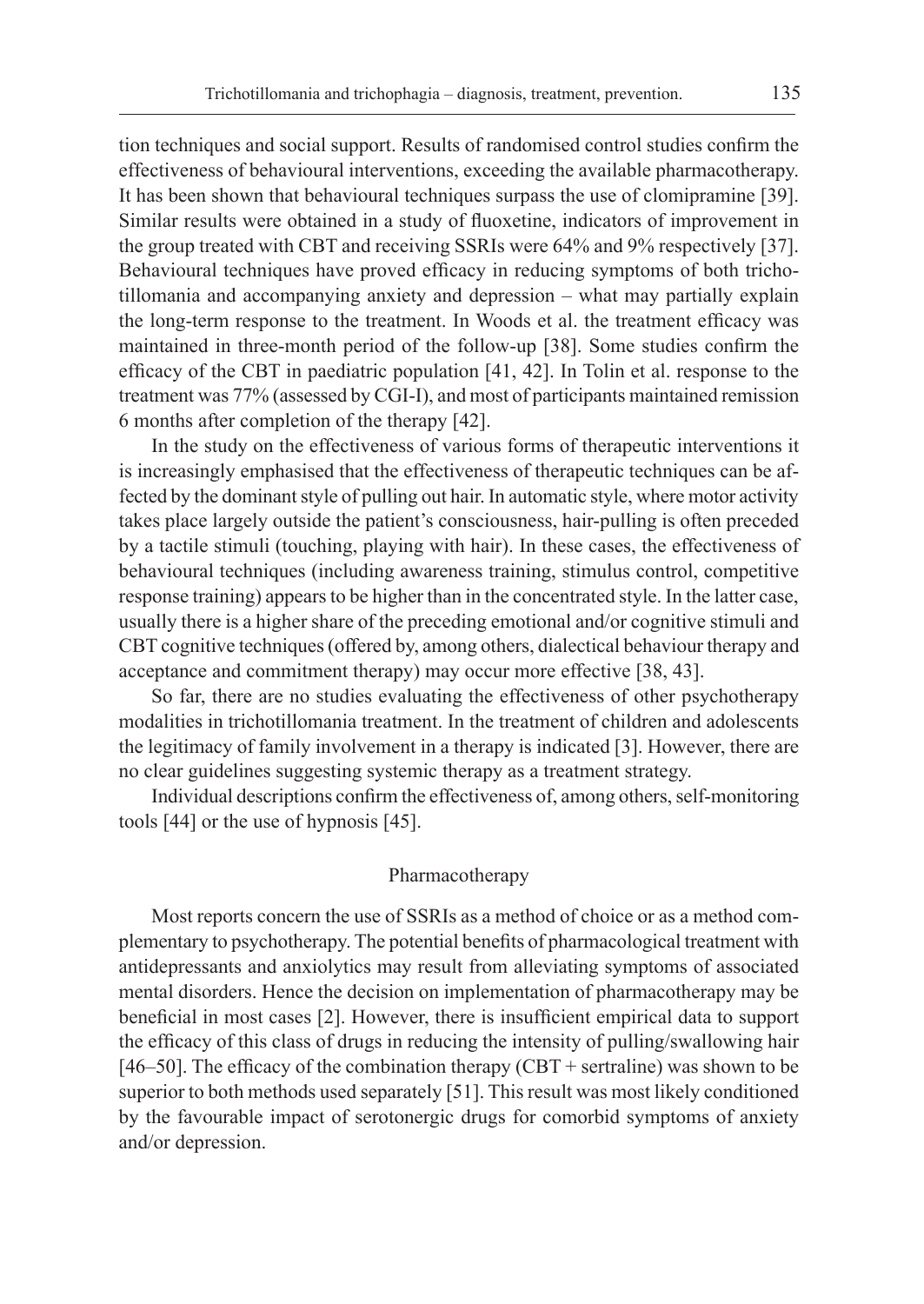There are many reports on the potential efficacy of other pharmacological agents. At this stage, however, they are predominantly experimental therapy and verification of preliminary results is needed. The study comparing the effectiveness of different agents has shown promising results obtained, among others, by the use of clomipramine, N-acetylcysteine and olanzapine [19]. In Ninan et al., clomipramine efficacy was slightly higher compared to placebo and less effective than CBT [39]. However, all results need to be confirmed in randomised controlled studies on larger groups of patients.

The encouraging initial results of the bupropion – including its effectiveness in cases resistant to SSRI – make it another potential drug reducing the severity of trichotillomania symptoms [22, 52].Inhibitory effect of naltrexone, confirmed in studies in different age groups [23, 53], have not been reflected in the controlled study of Grant et al. [54].

Promising preliminary results were provided with modulator of glutamatergic system – N-acetylcysteine. The significant efficacy in reducing symptoms of pulling hair – along with a preferred profile of treatment tolerance and safety has been shown [30, 55].The use of atypical neuroleptics – despite encouraging data regarding their efficacy in the treatment of trichotillomania – is significantly limited by their adverse side effects profile [24–26]. Therefore, their use should be reserved for cases not responding to other forms of the therapy. Incentive effects of treatment were also recorded after the application of topiramate [27], lamotrigine [28], oxcarbazepine [29] – although the exact mechanism of action of these drugs in the case of trichotillomania treatment is unknown.

The symptomatic treatment – using antipruritic and anti-inflammatory drugs, and sometimes – sedatives and hypnotics – is used mostly by physicians of other specialties (dermatologists, paediatricians). It is worth emphasising that, at the moment, there is no method of pharmacotherapy officially registered for trichotillomania treatment – neither in Poland nor in the world.

## Surgical treatment

The role of surgery is limited to complicated cases of trichophagia. The most common method of choice is laparotomy. Less frequently used treatment methods include: endoscopic, laparoscopic, enzymatic treatment, laser techniques [56–59]. Their use, however, involves specific constraints. The use of endoscopic methods is possible in cases where the removal of bezoar by natural way will not result in damaging the digestive tract and is usually reserved for the bezoars of small diameter [57].

The advantage of the laparoscopic technique is less skin trauma and thus – faster healing time and a better aesthetic effect. However, the primary disadvantages of this solution are: a longer procedure time and the risk of contaminated material entering the abdominal cavity and the development of peritonitis [57–59].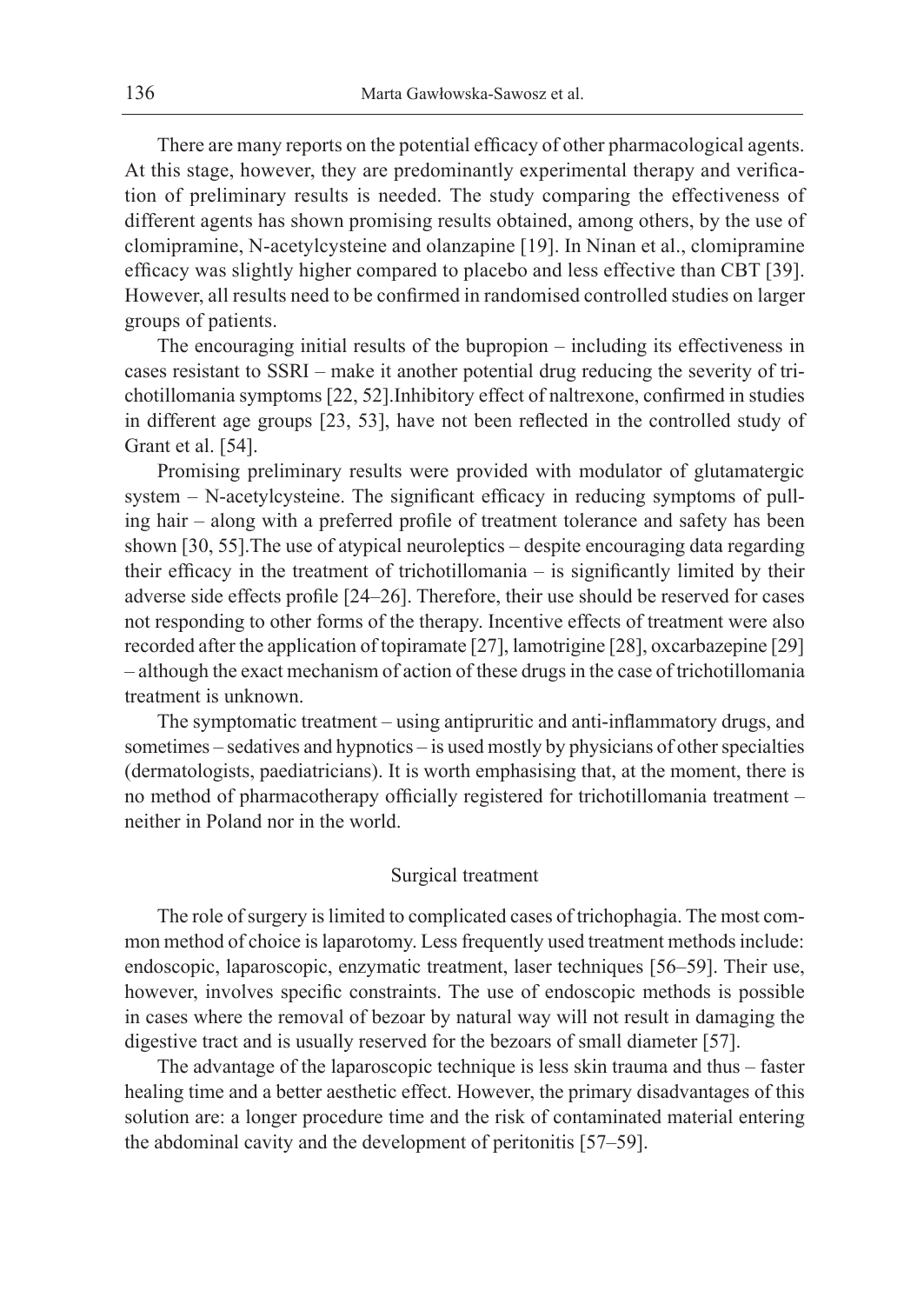Attempts of gastric bezoars enzymatic fragmentation using digestive enzymes (chymopapain, cellulase, acetylcysteine) have shown insufficient effectiveness [56].

In the majority of diagnosed trichobezoar cases treatment of choice is laparotomy. The main advantages of this method are: the ability to remove the gastric bezoars of any size (including spreading into the downstream sections of the gastrointestinal tract – Rapunzel syndrome) and a reduced risk of inflammation as a complication of surgical treatment.

### **Proposed guidelines**

At the moment, there is a lack of clear guidelines on the treatment of trichotillomania cases with or without trichophagia in European literature. The most recent studies of this issue come from American Trichotillomania Learning Centre standards, and are the basis of proposals adapted by Polish guidelines [3].The above recommendations are an attempt to create a programme of comprehensive care for patients with trichotillomania in Poland. With their creation the knowledge and experience of experts in the fields of child psychiatry, gastroenterology and paediatric surgery was used.

## Care regimen

- 1. The differential diagnosis of patients suspected with trichotillomania performed in multidisciplinary team consisting of: a psychiatrist, a psychologist/psychotherapist, a dermatologist, a surgeon and/or a gastroenterologist. It seems that the person coordinating the work of a multidisciplinary team should be a psychiatrist.
- 2. Coverage with psychiatric care of each patient diagnosed with trichotillomania; in the context of this care:
	- a. Psychoeducation of the patient, in the case of children/young people family psychoeducation and (possibly) the environment;
	- b. The psychotherapeutic care indicated individual cognitive-behavioural therapy with the patient – for the time necessary to achieve symptomatic improvement – confirmed endoscopically;
	- c. Considering pharmacotherapy for comorbid psychiatric disorders, significant intensity of symptoms or no improvement using psychotherapy or inability to apply it:
	- d. In the event of a significant family involvement in the patient's symptoms considering family therapy;
- 3. Acquisition of surgical care of every patient with suspected trichophagia; within it:
	- a. The physical examination, laboratory tests, diagnostic imaging of all cases of the suspected trichophagia (indicated diagnostic endoscopy);
	- b. In the case of confirmed trichobezoar laparotomy;
	- c. After surgery control gastroscopy after 6, 12, 24 months [60].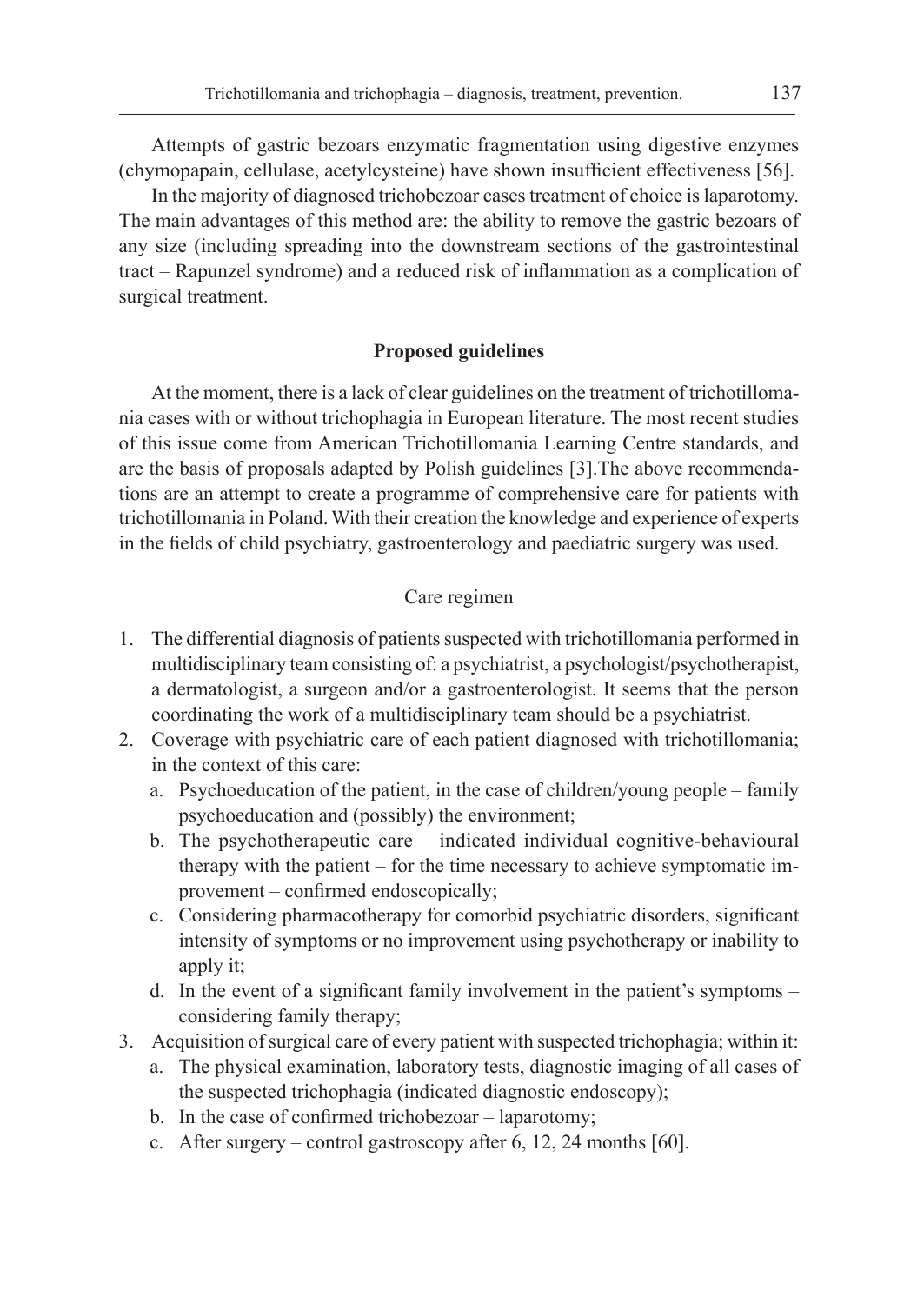#### **Discussion**

According to the authors, the basic limitation to the application of these guidelines is the lack of sufficient knowledge about the trichotillomania among physicians of various specialties. Our study is one of the few on this subject, available in Polish literature. One of its main objectives was to bring the issue of trichotillomania to psychiatrists – who probably contact with undiagnosed and/or uneventful cases of trichotillomania the most frequently.

Another limitation to the application of these recommendations is the insufficient availability of medical services in Poland. With a long time waiting for an appointment with a psychiatrist (and especially – with a children and youth psychiatrist) and still a high reluctance to visit the doctors of this specialty among a significant segment of the population, it seems necessary to involve also other physicians (including paediatricians, family doctors, dermatologists) in the process of diagnosis and treatment. In the paediatric population, representing a significant percentage of chronic patients, it would be necessary to involve also non-medical personnel, performing the care of this group – including: teachers, educators, psychologists and school counsellors. As a consequence – it would be advisable to increase awareness of the disorder among these professionals.

Difficulties in implementing the recommendations are also submitted by a psychotherapeutic care, which is the basis of trichotillomania treatment. In Poland, there is a shortage of qualified cognitive-behavioural psychotherapists. CBT therapists with experience in working with children and young people constitute even a smaller group. The availability of free treatment in this trend, as well as any other form of psychotherapy including paediatric/youth patients and their families is limited to a few centres located in large cities.

In this situation, an intermediate solution might be a care provided by psychologists and non-cognitive-behavioural therapists who, through psychoeducation, establishing a therapeutic relationship, work on the reduction of accompanying affective symptoms, involvement of patient's family in the treatment process and cooperation and coordination with other specialists (such as paediatricians, GPs), could contribute to a symptomatic improvement in trichotillomania. Development of materials that provide basic information on the disorder, and proposed simplified therapeutic regimen, developed on the basis of HRT might be assistance to these professionals.

Another, important limitations to the application of these guidelines are represented by a potential iatrogeny of proposed diagnostic and therapeutic procedures. The use of the gastroscopy as a routine procedure should be limited to the cases in which an interview and/or a physical examination clearly confirm the diagnosis of trichophagia. In doubtful cases the use of less invasive imaging techniques (ultrasound, X-ray with contrast media) seems to be more reasonable. An in-depth diagnostics is indicated only after confirmation of an obstacle in the gastrointestinal tract. Decisions regard-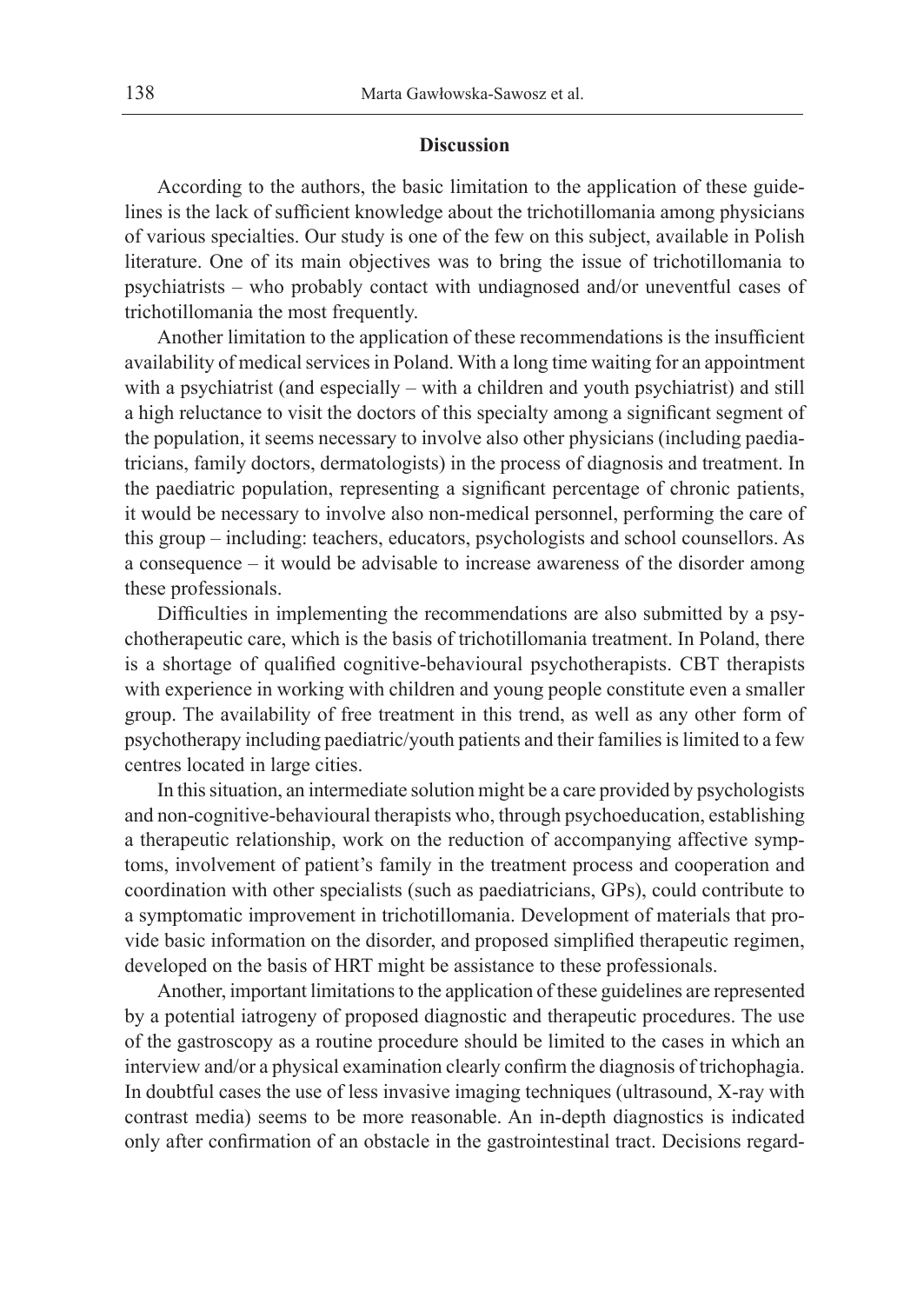ing control gastroscopy tests should be undertaken in collaboration with the doctor coordinating treatment (usually a psychiatrist).

An essential component of a comprehensive treatment of complicated cases – unfortunately, difficult to perform during multi-centre treatment – is the cooperation of specialists (psychiatrist, psychologist/psychotherapist, dermatologist, surgeon and/ or gastroenterologist). The preferred solution would be to carry out the treatment in major paediatric centres with appropriate facilities.

#### **Conclusions**

This publication contains the most important information about trichotillomania and trichophagia and practical advices to doctors dealing with these issues in their daily practice. It seems that the knowledge about the disease is insufficient among most of practicing psychiatrists, dermatologists and other physicians. Hence – its diagnosing is insufficient and an incidence of medical complications and the risk of serious disturbances in social functioning of affected patients are higher.

No medication of proven effectiveness makes trichotillomania treatment significantly difficult. However, this does not diminish the role of the psychiatrist in the process of diagnostics and treatment. The tasks of the doctor include: a multi-axial psychiatric diagnosis, systematic evaluation of the mental state and deciding on the necessity and type of concomitant mental disorders treatment, monitoring somatic status and referring patients for diagnostic tests (alone or in cooperation with the paediatrician/internist) and coordination of the treatment process.

The authors have attempted to create guidelines in cases of a suspected disease, a confirmed diagnosis and disease complications – highlighting the importance of care provided by a multidisciplinary team. Given all mentioned constraints and difficulties in the implementation of the proposed recommendations – in our opinion it still remains valid to create binding guidelines in trichotillomania. The need for further research on the effectiveness of other forms of psychotherapy and pharmacotherapy in the treatment of the BFRB cluster disorders is also worth emphasising.

The authors of the study will be grateful for comments of practicing colleagues on the proposed guidelines that could be used to create their final version – taking into account the realities of health care in Poland, as far as possible.

#### **References**

- 1. Diagnostic and statistical manual of mental disorders. Fifth edition (DSM-5). Washington, DC: American Psychiatric Association; 2013.
- 2. Christenson GA, Mackenzie TB, Mitchell JE. *Characteristics of 60 adult chronic hair pullers.*  Am. J. Psychiatry 1991; 148: 365–370.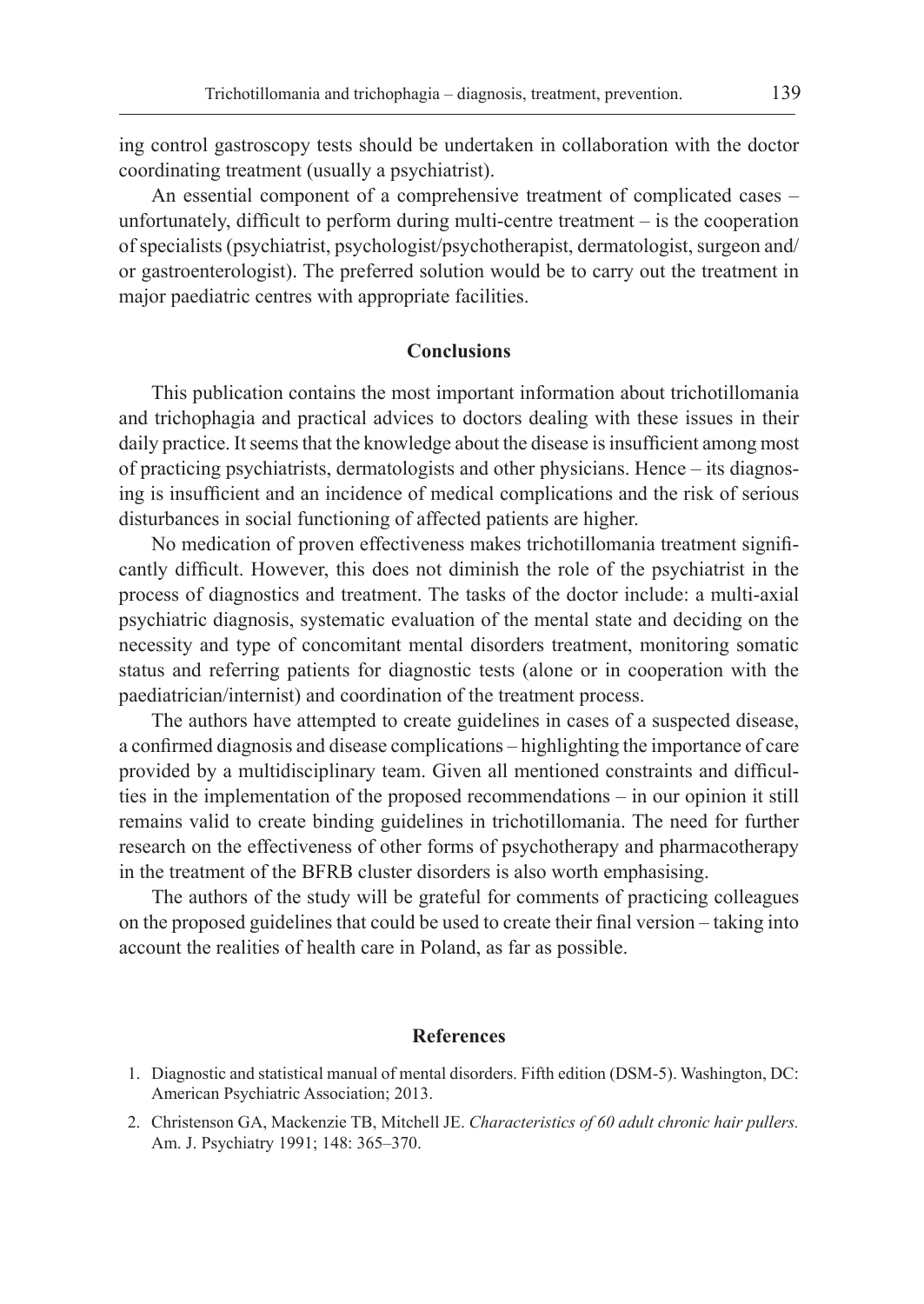- 3. Colomb R, Franklin M, Grant JE, Keuthen NJ, Mansueto CS, Mouton-Odum S. et al. *Expert consensus treatment guidelines for trichotillomania, skin picking and other body-focused repetitive behaviors.*2011; http://www.trich.org/dnld/ExpertGuidelines\_000.pdf [retrieved: 06.12.2015].
- 4. Grant JE, Odlaug BL. *Clinical characteristics of trichotillomania with trichophagia.*Compr. Psychiatry 2008; 49: 579–584.
- 5. Bouwer C, Stein DJ. *Trichobezoars in trichotillomania: case report and literature overview.*  Psychosom. Med. 1998; 60: 658–660.
- 6. Duke DC, Bodzin DK, Tavares P, Geffken GR, Storch EA. *The phenomenology of hairpulling in a community sample.* J. Anxiety Disord. 2009; 23: 1118–1125.
- 7. Christenson GA, Pyle RL, Mitchell JE. *Estimated lifetime prevalence of trichotillomania in college students.* J. Clin. Psychiatry 1991; 52: 415–417.
- 8. Rakowska A, Slowinska M, Olszewska M, Rudnicka L. *New trichoscopy findings in trichotillomania: flame hairs, V-sign, hook hairs, hair powder, tulip hairs.*ActaDerm. Venereol. 2014; 94: 303–306.
- 9. Czerwinska K, Bekiesinska-Figatowska M, Brzewski M, Gogolewski M, Wolski M. *Trichobezoar, rapunzel syndrome, tricho-plaster bezoar – a report of three cases.* Pol. J. Radiol. 2015; 80: 241–246.
- 10. Szepietowski JC, Salomon J, Pacan P, Hrehorow E, Zalewska A. *Frequency and treatment of trichotillomania in Poland.* ActaDerm. Venereol. 2009; 89: 267–270.
- 11. Bloch MH, Landeros-Weisenberger A, Dombrowski P, Kelmendi B, Wegner R, Nudel J. et al. *Systematic review: pharmacological and behavioral treatment for trichotillomania.* Biol. Psychiatry 2007; 62: 839–846.
- 12. Keren M, Ron-Miara A, Feldman R, Tyano S. *Some reflections on infancy-onset trichotillomania.*  Psychoanal. Study Child 2006; 61: 254–272.
- 13. Cohen LJ, Stein DJ, Simeon D, Spadaccini E, Rosen J, Aronowitz B. et al. *Clinical profile, comorbidity, and treatment history in 123 hair pullers: a survey study.* J. Clin. Psychiatry 1995; 56: 319–326.
- 14. Duke DC, Keeley ML, Geffken GR, Storch EA. *Trichotillomania: A current review.* Clin. Psychol. Rev. 2010; 30: 181–193.
- 15. Novak CE, Keuthen NJ, Stewart SE, Pauls DL. *A twin concordance study of trichotillomania.*  Am. J. Med. Genet. B Neuropsychiatr. Genet. 2009; 150B: 944–949.
- 16. Flessner CA, Knopik VS, McGeary J. *Hair pulling disorder (trichotillomania): genes, neurobiology, and a model for understanding impulsivity and compulsivity.* Psychiatry Res. 2012; 199: 151–158.
- 17. Fineberg NA, Potenza MN, Chamberlain SR, Berlin HA, Menzies L, Bechara A. et al. *Probing compulsive and impulsive behaviors, from animal models to endophenotypes: a narrative review.* Neuropsychopharmacology 2010; 35: 591–604.
- 18. Lochner C, Seedat S, du Toit PL, Nel DG, Niehaus DJ, Sandler R. et al. *Obsessive-compulsive disorder and trichotillomania: a phenomenological comparison.* BMC Psychiatry 2005; 5: 2.
- 19. Rothbart R, Amos T, Siegfried N, Ipser JC, Fineberg N, Chamberlain SR. et al. *Pharmacotherapy for trichotillomania.* Cochrane Database Syst. Rev. 2013; 11: CD007662.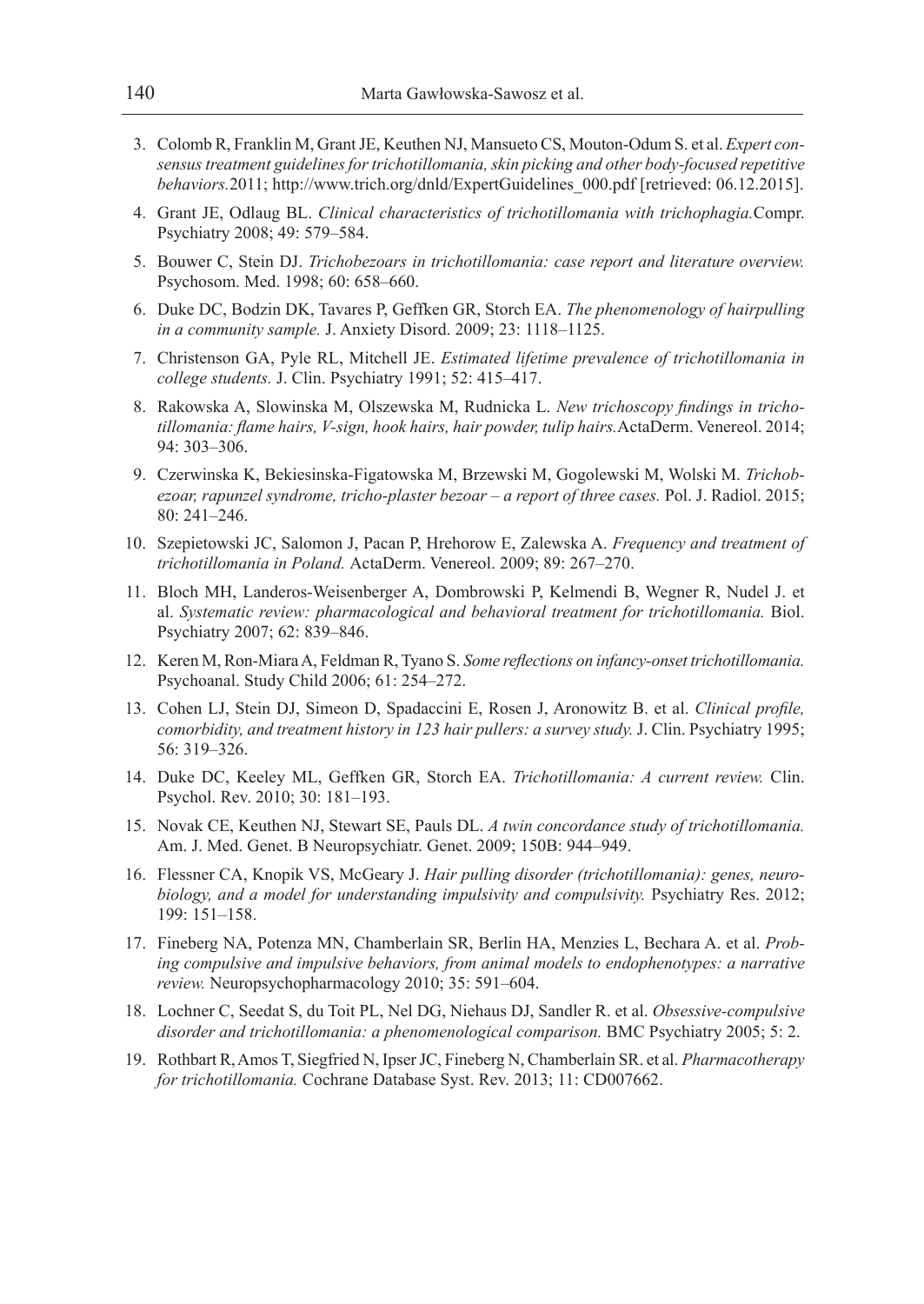- 20. Flessner CA, Busch AM, Heideman PW, Woods DW. *Acceptance-enhanced behavior therapy (AEBT) for trichotillomania and chronic skin picking: exploring the effects of component sequencing.* Behav. Modif. 2008; 32: 579–594.
- 21. Grant JE, Odlaug BL, Potenza MN. *Addicted to hair pulling? How an alternate model of trichotillomania may improve treatment outcome.*Harv. Rev. Psychiatry 2007; 15: 80–85.
- 22. Bhanji NH, Margolese HC. *Alternative pharmacotherapy for trichotillomania: a report of successful bupropion use.* J. Clin. Psychiatry 2004; 65: 1283.
- 23. De Sousa A. *An open-label pilot study of naltrexone in childhood-onset trichotillomania.* J. Child Adolesc. Psychopharmacol. 2008; 18: 30–33.
- 24. Jefferys D, Burrows G. *Reversal of trichotillomania with aripiprazole.* Depress. Anxiety 2008; 25: E37–E40.
- 25. Crescente Junior JA, Guzman CS, Tavares H. *Quetiapine for the treatment of trichotillomania.*  Rev. Bras. Psiquiatr. 2008; 30(4): 402.
- 26. Van Ameringen M, Mancini C, Patterson B, Bennett M, Oakman J. *A randomized, doubleblind, placebo-controlled trial of olanzapine in the treatment of trichotillomania.*The J. Clin. Psychiatry 2010; 71: 1336–1343.
- 27. Lochner C, Seedat S, Niehaus DJ, Stein DJ. *Topiramate in the treatment of trichotillomania: an open-label pilot study.* Int. Clin. Psychopharmacol. 2006; 21: 255–259.
- 28. Moretti M. *[Trichotillomania and comorbidity lamotrigine in a new perspective]*. Neuropsychopharmacol. Hung. 2008; 10: 201–212.
- 29. Leombruni P, Gastaldi F. *Oxcarbazepine for the treatment of trichotillomania.* Clin. Neuropharmacol. 2010; 33: 107–108.
- 30. Grant JE, Odlaug BL, Kim SW. *N-acetylcysteine, a glutamate modulator, in the treatment of trichotillomania: a double-blind, placebo-controlled study.* Arch. Gen. Psychiatry 2009; 66: 756–763.
- 31. Rabie ME, Arishi AR, Khan A, Ageely H, Seif El-Nasr GA, Fagihi M. *Rapunzel syndrome: the unsuspected culprit.* World J. Gastroenterol. 2008; 14: 1141–1143.
- 32. Tiwary SK, Kumar S, Khanna R, Khanna AK. *Recurrent Rapunzel syndrome.* Singapore Med. J. 2011; 52: e128–e130.
- 33. Gorter RR, Kneepkens CM, Mattens EC, Aronson DC, Heij HA. *Management of trichobezoar: case report and literature review.* Pediatr. Surg. Int. 2010; 26: 457–463.
- 34. Naik S, Gupta V, Rangole A, Chaudhary AK, Jain P, Sharma AK. *Rapunzel syndrome reviewed and redefined.* Digest. Surg. 2007; 24: 157–161.
- 35. Jain M, Solanki SL, Bhatnagar A, Jain PK. *An unusual case report of Rapunzel syndrome trichobezoar in a 3-year-old boy.* Int. J. Trichology 2011; 3: 102–104.
- 36. Miglioretti DL, Johnson E, Williams A, Greenlee RT, Weinmann S, Solberg LI. et al. *The use of computed tomography in pediatrics and the associated radiation exposure and estimated cancer risk.* JAMA Pediatr. 2013; 167: 700–707.
- 37. van Minnen A, Hoogduin KA, Keijsers GP, Hellenbrand I, Hendriks GJ. *Treatment of trichotillomania with behavioral therapy or fluoxetine: a randomized, waiting-list controlled study.*  Arch. Gen. Psychiatry 2003; 60: 517–522.
- 38. Woods DW, Wetterneck CT, Flessner CA. *A controlled evaluation of acceptance and commitment therapy plus habit reversal for trichotillomania.* Behav. Res. Ther. 2006; 44: 639–656.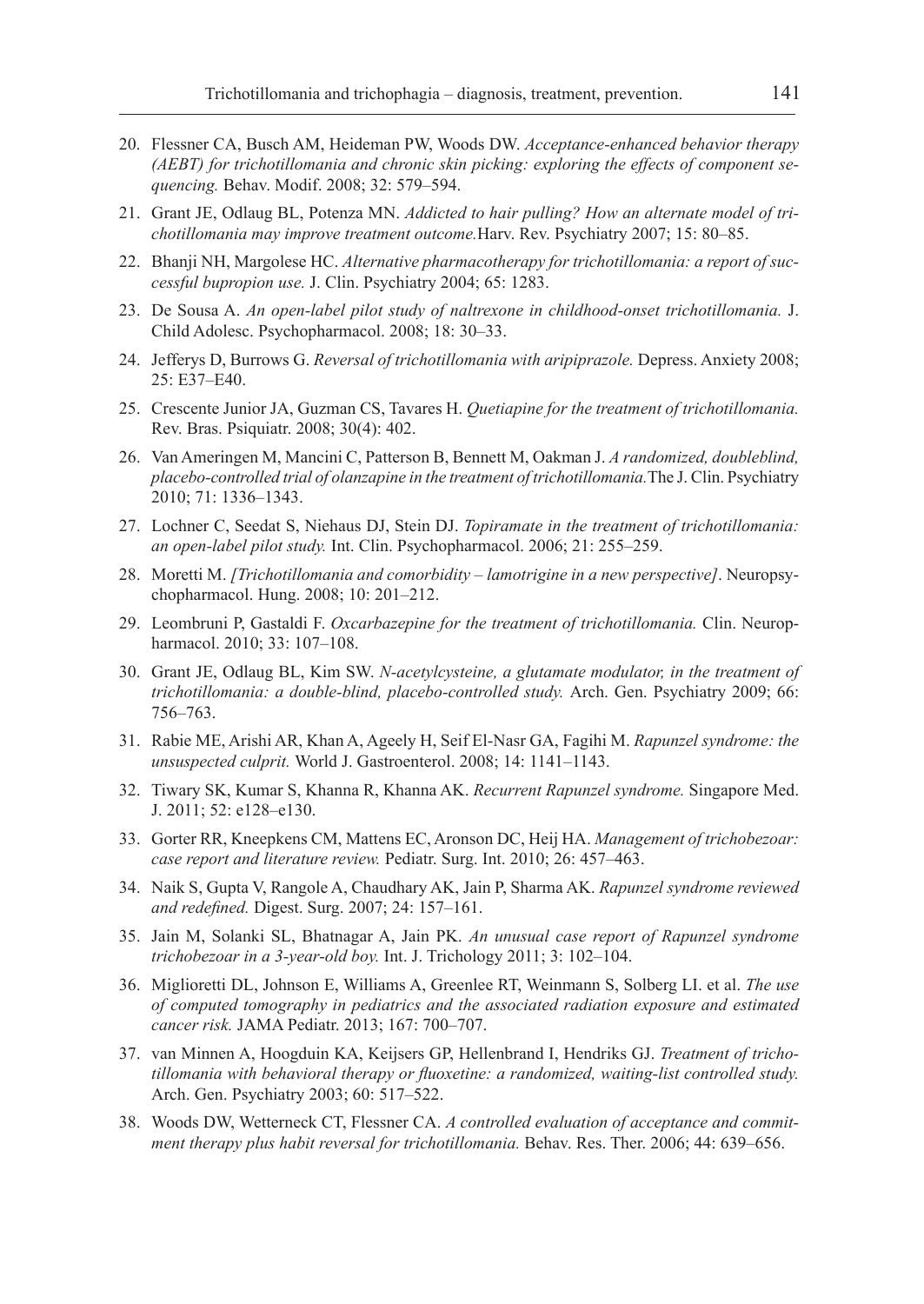- 39. Ninan PT, Rothbaum BO, Marsteller FA, Knight BT, Eccard MB. *A placebo-controlled trial of cognitive-behavioral therapy and clomipramine in trichotillomania.* J. Clin. Psychiatry 2000; 61: 47–50.
- 40. Azrin NH, Nunn RG. *Habit-reversal: a method of eliminating nervous habits and tics.* Behav. Res. Ther. 1973; 11: 619–628.
- 41. Franklin ME, Edson AL, Ledley DA, Cahill SP. *Behavior therapy for pediatric trichotillomania: a randomized controlled trial.* J. Am. Acad. Child Adolesc. Psychiatry 2011; 50: 763–771.
- 42. Tolin DF, Franklin ME, Diefenbach GJ, Anderson E, Meunier SA. *Pediatric trichotillomania: descriptive psychopathology and an open trial of cognitive behavioral therapy.* Cogn. Behav. Ther. 2007; 36: 129–144.
- 43. Keuthen NJ, Rothbaum BO, Falkenstein MJ, Meunier S, Timpano KR, Jenike MA. et al. *DBT-enhanced habit reversal treatment for trichotillomania: 3-and 6-month follow-up results.* Depress. Anxiety 2011; 28: 310–313.
- 44. Himle JA, Perlman DM, Lokers LM. *Prototype awareness enhancing and monitoring device for trichotillomania*. Behav. Res. Ther. 2008; 46: 1187–1191.
- 45. Zalsman G, Hermesh H, Sever J. *Hypnotherapy in adolescents with trichotillomania: three cases.* Am. J. Clin. Hypn. 2001; 44: 63–68.
- 46. Gadde KM, Ryan Wagner H 2nd, Connor KM, Foust MS. *Escitalopram treatment of trichotillomania.* Int. Clin. Psychopharmacol. 2007; 22: 39–42.
- 47. Ninan PT, Knight B, Kirk L, Rothbaum BO, Kelsey J, Nemeroff CB. *A controlled trial of venlafaxine in trichotillomania: interim phase I results.*Psychopharmacol. Bull. 1998; 34: 221–224.
- 48. Block C, West SA, Baharoglu B. *Paroxetine treatment of trichotillomania in an adolescent.* J. Child Adolesc. Psychopharmacol. 1998; 8: 69–71.
- 49. Stanley MA, Breckenridge JK, Swann AC, Freeman EB, Reich L. *Fluvoxamine treatment of trichotillomania.* J. Clin. Psychopharmacol. 1997; 17: 278–283.
- 50. Streichenwein SM, Thornby JI. *A long-term, double-blind, placebo-controlled crossover trial of the efficacy of fluoxetine for trichotillomania.* Am. J. Psychiatry 1995; 152: 1192–1196.
- 51. Dougherty DD, Loh R, Jenike MA, Keuthen NJ. *Single modality versus dual modality treatment for trichotillomania: sertraline, behavioral therapy, or both?* J. Clin. Psychiatry 2006; 67: 1086–1092.
- 52. Bipeta R, Yerramilli SS. *Bupropion for the treatment of fluoxetine non-responsive trichotillomania: a case report.* J. Med. Case Rep. 2011; 5: 557.
- 53. Carrion VG. *Naltrexone for the treatment of trichotillomania: a case report.* J. Clin. Psychopharmacol. 1995; 15: 444–445.
- 54. Grant JE, Odlaug BL, Schreiber LR, Kim SW. *The opiate antagonist, naltrexone, in the treatmentof trichotillomania: results of a double-blind, placebo-controlled study.* J. Clin. Psychopharmacol. 2014; 34: 134–138.
- 55. Rodrigues-Barata AR, Tosti A, Rodriguez-Pichardo A, Camacho-Martinez F. *N-acetylcysteine in the treatment of trichotillomania.* Int. J. Trichology 2012; 4: 176–178.
- 56. Phillips MR, Zaheer S, Drugas GT. *Gastric trichobezoar: case report and literature review.*  Mayo Clin. Proc. 1998; 73: 653–656.
- 57. Filipi CJ, Perdikis G, Hinder RA, DeMeester TR, Fitzgibbons RJ Jr, Peters J. *An intraluminal surgical approach to the management of gastric bezoars.* Surg. Endosc. 1995; 9: 831–933.